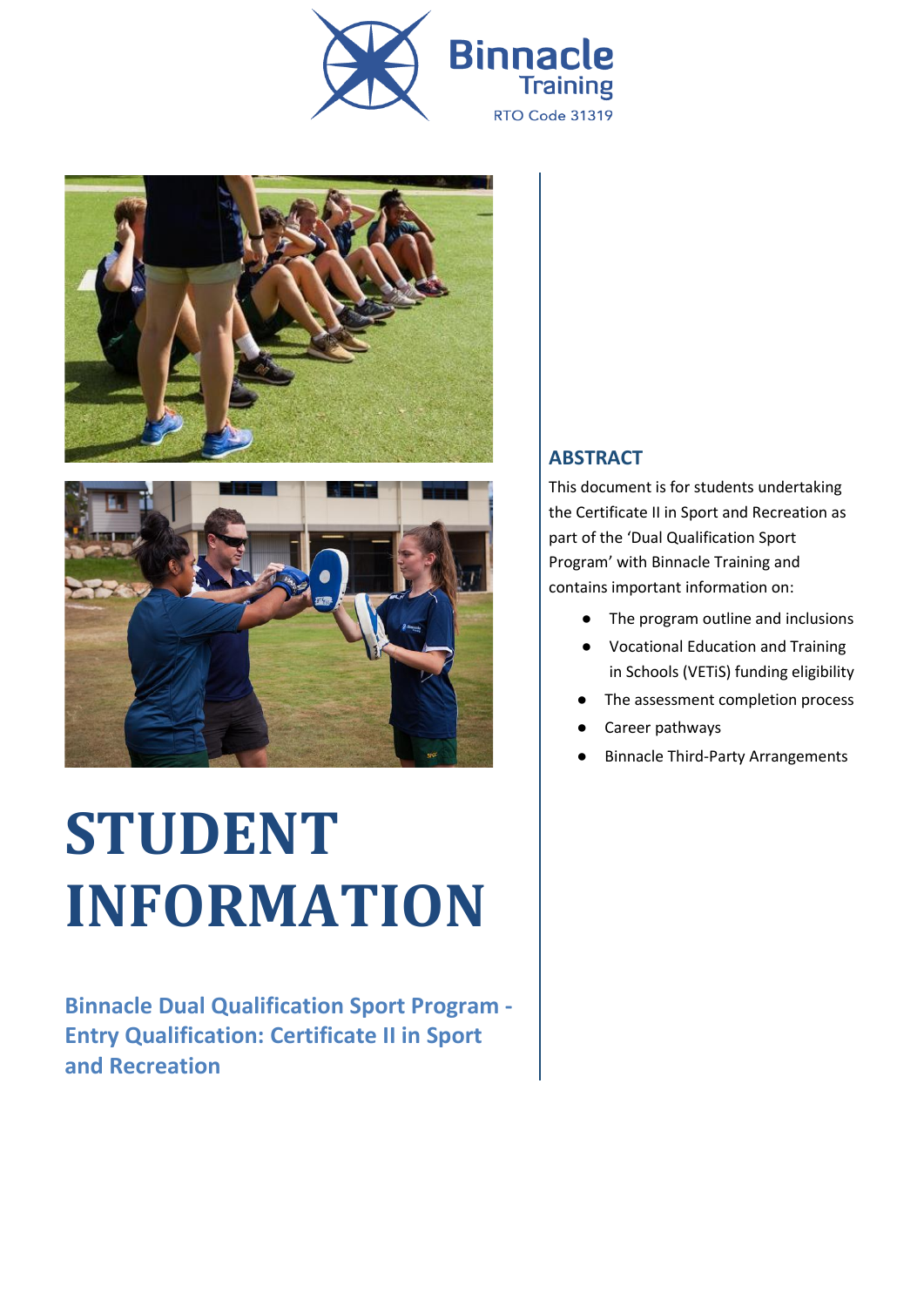## **Program Inclusions**

The 'Binnacle Sport Dual Qualification Program' incorporates the nationally recognised, entry qualification: **SIS20115 Certificate II in Sport and Recreation** *(VETiS Funding Eligible - see Section 2).*

This qualification covers the skills and knowledge required of an employee entering the industry as a Sport/Activity Assistant or a Community Level Official (e.g. referee or umpire), Coach or Sports Trainer.

In particular, the Certificate II in Sport and Recreation involves:

- The industry-recognised First Aid Certificate HLTAID011 Provide First Aid (After completion of the course Binnacle Training will also issue the HLTAID003 Provide First Aid qualification.)
- Sport, Fitness and Recreation (SFR) industry knowledge
- Communication skills
- Organising daily work priorities
- Following health and safety standards and conducting risk assessments
- Responding to emergency situations
- Coaching and instructing individuals and sports teams
- Delivering community fitness programs
- Providing quality customer service
- Using and maintaining sport and fitness equipment
- Developing and updating knowledge of coaching practices.

This will involve assisting in the preparation and delivery of sport and fitness sessions, programs and events to community members (e.g. primary school or junior secondary students).

This program is packaged into four terms of work and includes a pathway into the 'Fee for Service' qualification: SIS30115 Certificate III in Sport and Recreation (non-funded) with Binnacle Training.

# **VETiS Funding Eligibility**

### **Vocational Education and Training in Schools Initiative funded by the Queensland Government**

The Queensland Government's VET Investment Budget will provide funding for students to complete one VETiS qualification listed on the [Priority Skills List](https://desbt.qld.gov.au/training/docs-data/strategies/vetinvest/subsidieslist) whilst attending secondary school (Years 10, 11 and 12). Qualifications are primarily at the Certificate I and II level and are those that have been identified by industry as leading to employment.

Binnacle Training is approved as a Skills Assure Supplier (SAS) to deliver the nationally recognised qualification: **SIS20115 Certificate II in Sport and Recreation** as a Vocational Education and Training in Schools (VETiS) funded qualification.

Under the SAS system, funding follows the eligible student to their chosen SAS qualification and is paid directly to the SAS provider upon submission of the student's validated training data.

### **Funding Eligibility**

To be eligible to access a VETiS qualification funded by the Queensland Government, prospective students must:

- Be currently enrolled in secondary school, in Year 10, 11 or 12;
- Permanently reside in Queensland;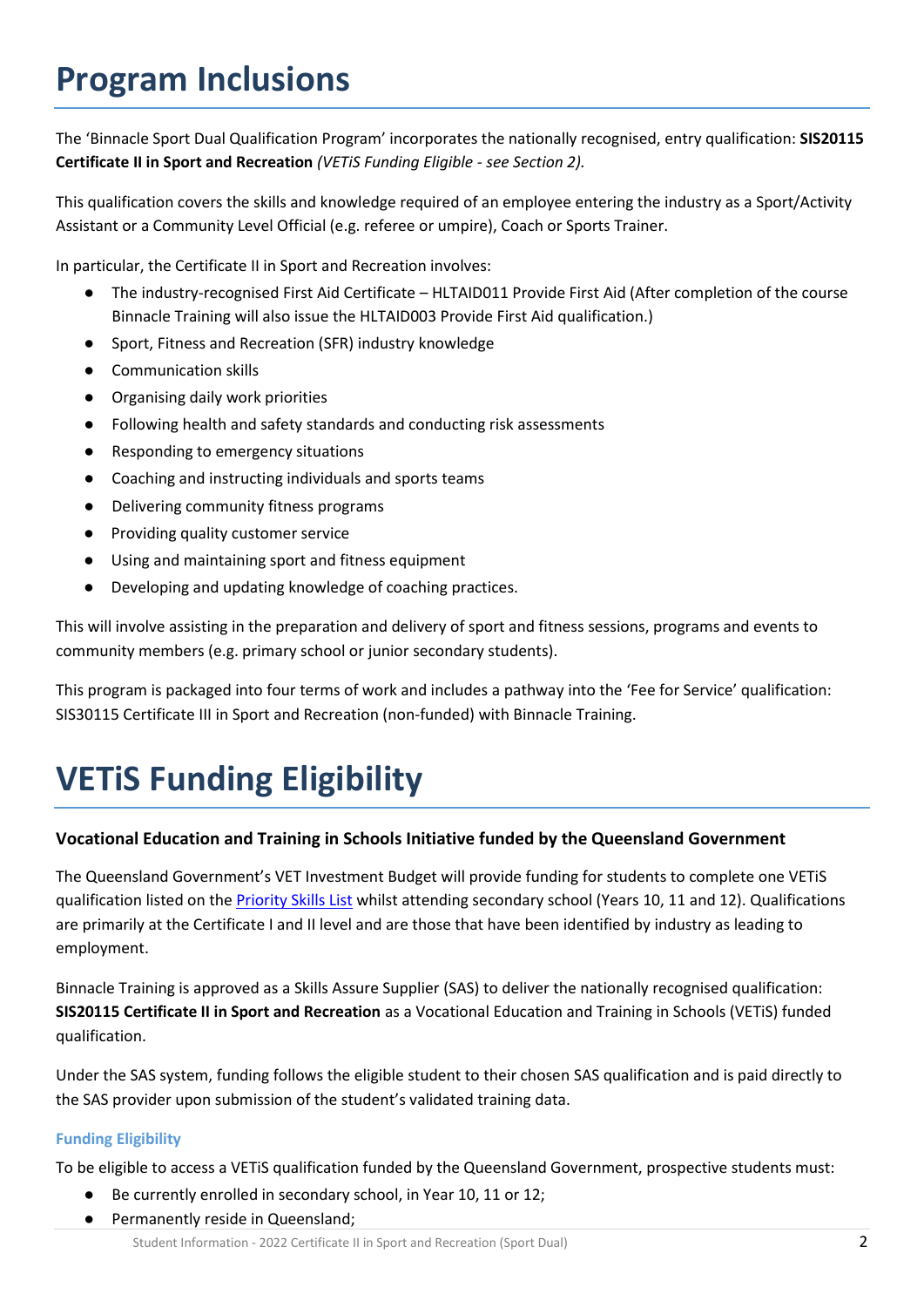Be an Australian citizen, an Australian permanent resident (including humanitarian entrant), a temporary resident with the necessary visa and work permits on the pathway to permanent residence, or a New Zealand citizen.

### VETiS qualifications funded by the VET investment budget **are fee-free for students**.

### **FEE-FREE FOR VETiS STUDENTS**

**For all eligible students who:**

- **a) 'opt in' to the Certificate II in Sport and Recreation with Binnacle Training as a VETiS funded qualification, and**
- **b) Meet the VETiS funding eligibility requirements.**

**Binnacle will waive ALL Certificate II participant fees as invoiced to the school.** 

**Under the Binnacle Third-Party arrangement with schools, this means that the school should not pass on any fees pertaining to the VETiS-funded Certificate II qualification, which has been subsidised through VETiS, to the student.**

If you have previously utilised your VETiS subsidy with another **completed** qualification then you are ineligible for this program to be offered as a VETiS-funded qualification however, you are still able to enrol into the Binnacle Certificate II as a 'fee for service' student.

If you have a concurrent enrolment with another VETiS funded qualification, please advise Binnacle Training. We will consult your VET Manager to confirm your funding eligibility for this qualification.

At the time of enrolment into this qualification, you will be given the option to either:

- Select this program as a VETiS-funded qualification; or
- Advise Binnacle that you choose not to use this program as a VETiS-funded qualification [e.g. you have previously completed an alternative qualification as VETiS-funded].

#### **Training and Employment Survey**

Each eligible student who accesses their VETiS subsidy will be required to complete a training and employment survey (administered by Binnacle Training) within three months of completing or discontinuing subsidised training.

For further information, please refer to the Queensland Government's VETIS Information developed specifically for the VETiS program (see link below) or contact Binnacle administration.

### **Program Outline**

The program involves learning the skills and knowledge to 'hit the ground running' as an employee in the Sport, Fitness and Recreation (SFR) industry. This learning will take place in a range of settings, including the classroom, outdoors and the SFR facility at your school (e.g. sports hall). Training also includes practical experience as a Sport/Activity Assistant or Community Level Coach. This involves working alongside teachers and coaches to assist in preparing and conducting sport and recreation sessions, programs and events for community members (e.g. primary school or junior secondary students).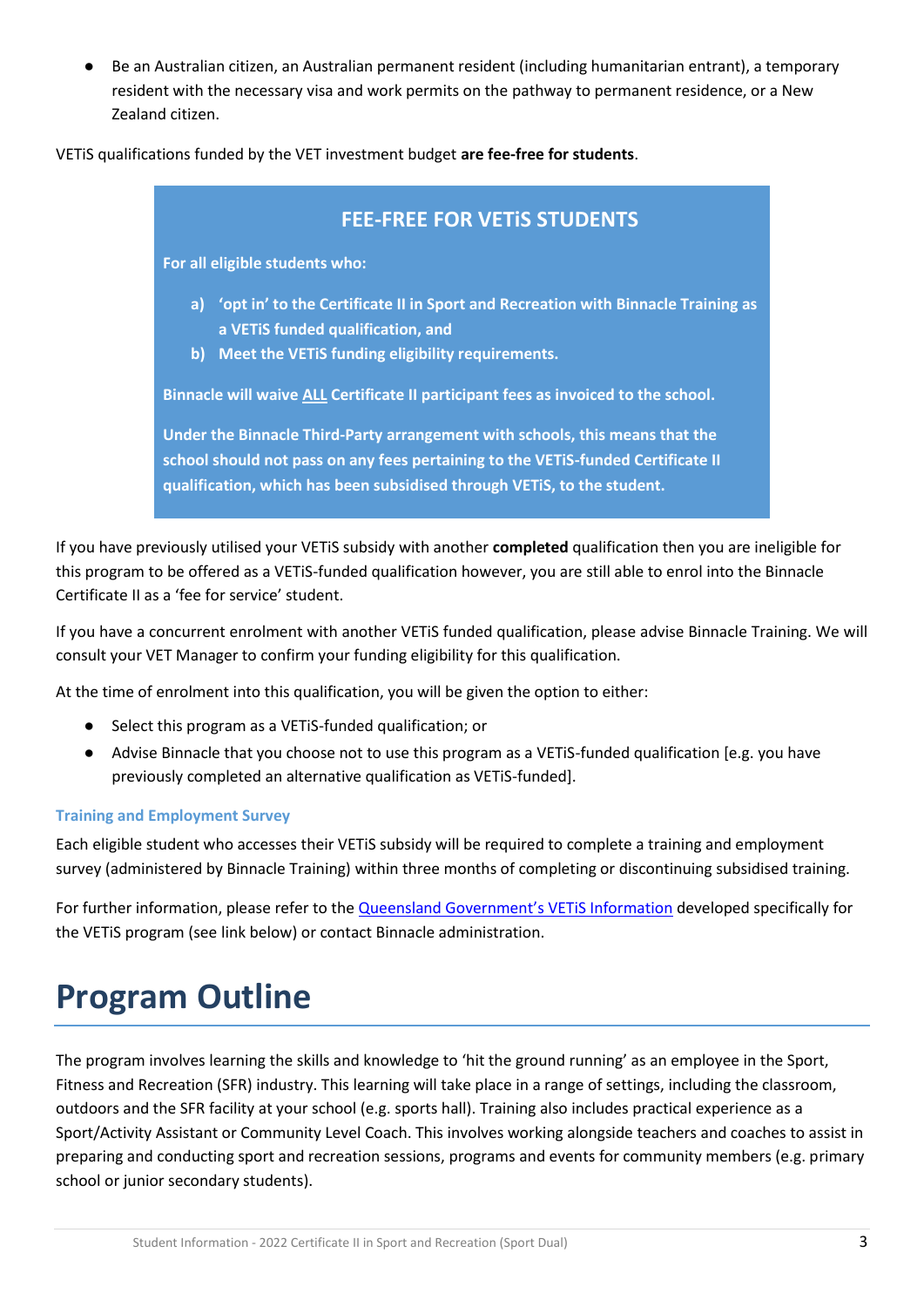Assessment activities include the completion of practical and knowledge tasks throughout the program. Knowledge tasks generally take the form of short answer quizzes and research tasks that are completed online. Many of the practical tasks will also involve completing an industry document (e.g. session plan).

# **Completing Assessments**

All assessment tasks and resources are online (practical components are completed in an SFR environment e.g. the school gym) and each term has a specific number of assessment tasks.

Your teacher will regularly review the completion of your assessment and if incomplete or not yet satisfactory, you may be required to finalise the assessment in your own time (e.g. during exam block) before the next school term commences.

Your completed assessment and associated documentation will be stored online in your Binnacle Lounge account for your teacher to mark ('Satisfactory' or 'Not Yet Satisfactory').

- 1. You complete the assessment each term:
	- Knowledge assessments completed online in your Binnacle lounge.
	- · Demonstrate required skills in practical tasks.
	- Access to training resources to assist with assessment are also available in your Binnacle Lounge.

- The teacher marks your assessment:
	- Some knowledge assessment items are 'auto-marked' by the Binnacle Lounge learning platform.
	- The teacher will mark your other (e.g. project, practical and case study) assessment items.
	- The sign-off page in each term is where feedback is provided and the outcome of each assessment item is recorded.

### **Units of Competency**

The units of competency scheduled for finalisation are:

|              | <b>UNIT CODE</b> | <b>UNIT TITLE</b>                                              |
|--------------|------------------|----------------------------------------------------------------|
|              | HLTWHS001        | Participate in workplace health and safety                     |
| <b>TERMS</b> | SISXEMR001       | Respond to emergency situations                                |
| $1 - 4$      | SISXIND001       | Work effectively in sport, fitness and recreation environments |
|              | SISXCAI002       | Assist with activity sessions                                  |

Student Information - 2022 Certificate II in Sport and Recreation (Sport Dual) 4 (Sport Dual)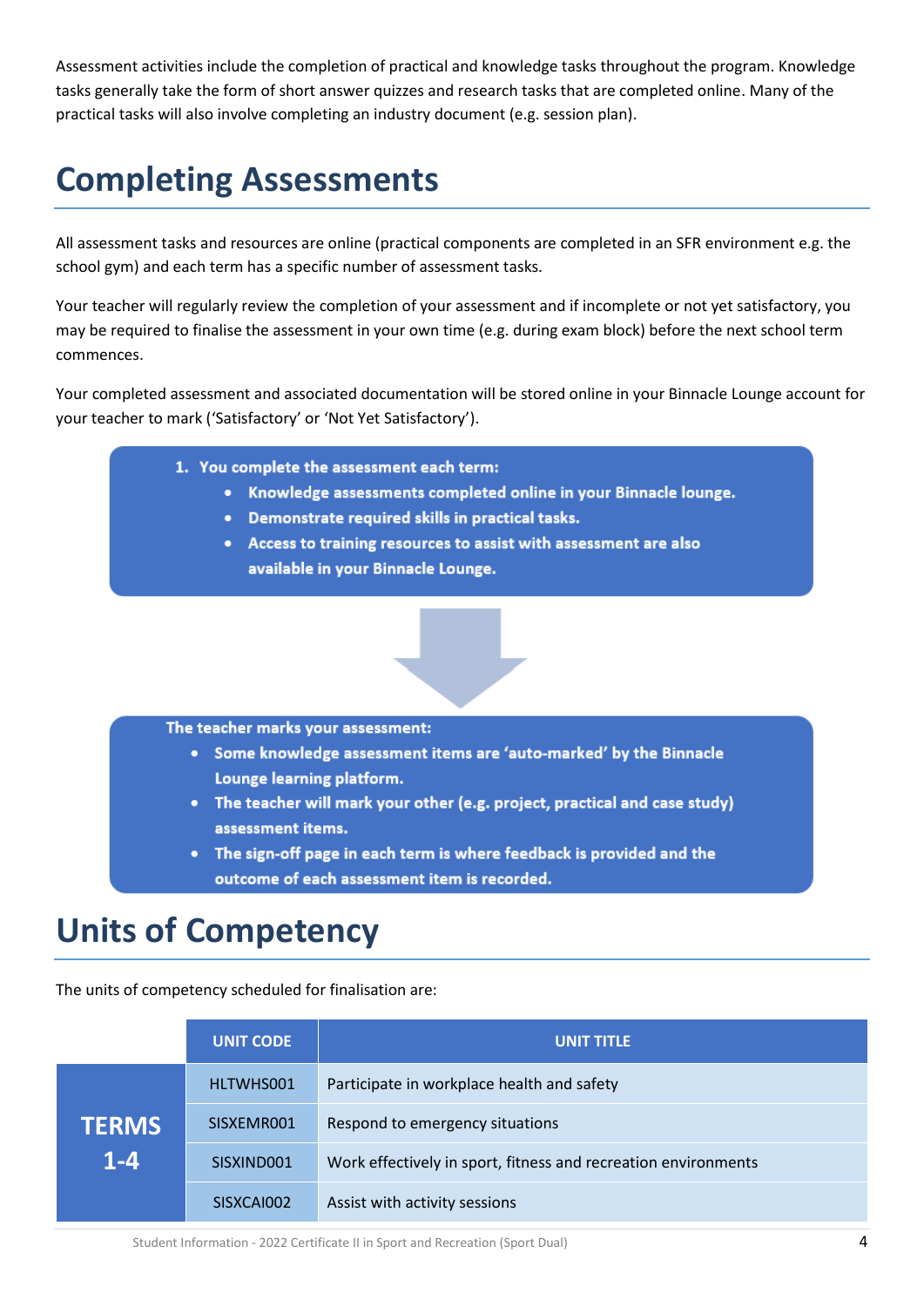| SISXIND002 | Maintain sport, fitness and recreation industry knowledge     |
|------------|---------------------------------------------------------------|
| SISXCCS001 | Provide quality service                                       |
| BSBWOR202  | Organise and complete daily work activities                   |
| BSBTEC201  | Use business software applications                            |
| BSBTEC202  | Use digital technologies to communicate in a work environment |
| BSBTEC203  | Research using the internet                                   |
| ICTICT203  | Operate application software packages                         |
| BSBSUS201  | Participate in environmentally sustainable work practices     |
| HLTAID003  | Provide first aid                                             |

### **Pathways**

Graduates of the Certificate II in Sport and Recreation with Binnacle Training may explore a Certificate III pathway qualification, either with Binnacle Training while in Year 12, or through another training provider (e.g. TAFE Queensland or Fit College) after leaving school. Please advise your Binnacle Teacher if you would like further information regarding the Certificate III or other inter-related industry pathway qualifications (e.g. Business).